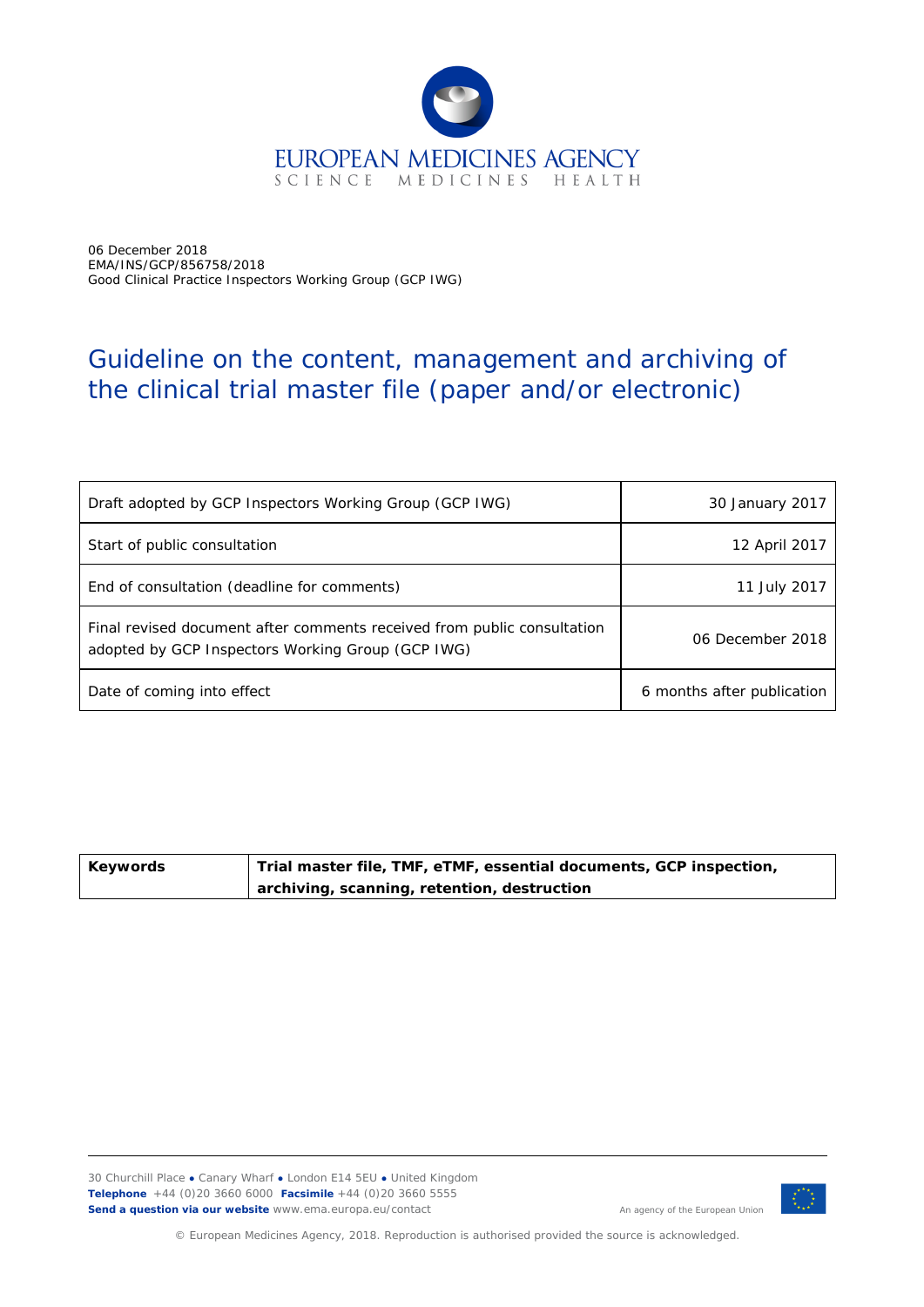# Guideline on the content, management and archiving of<br>the clinical trial master file (paper and/or electronic)

Table of contents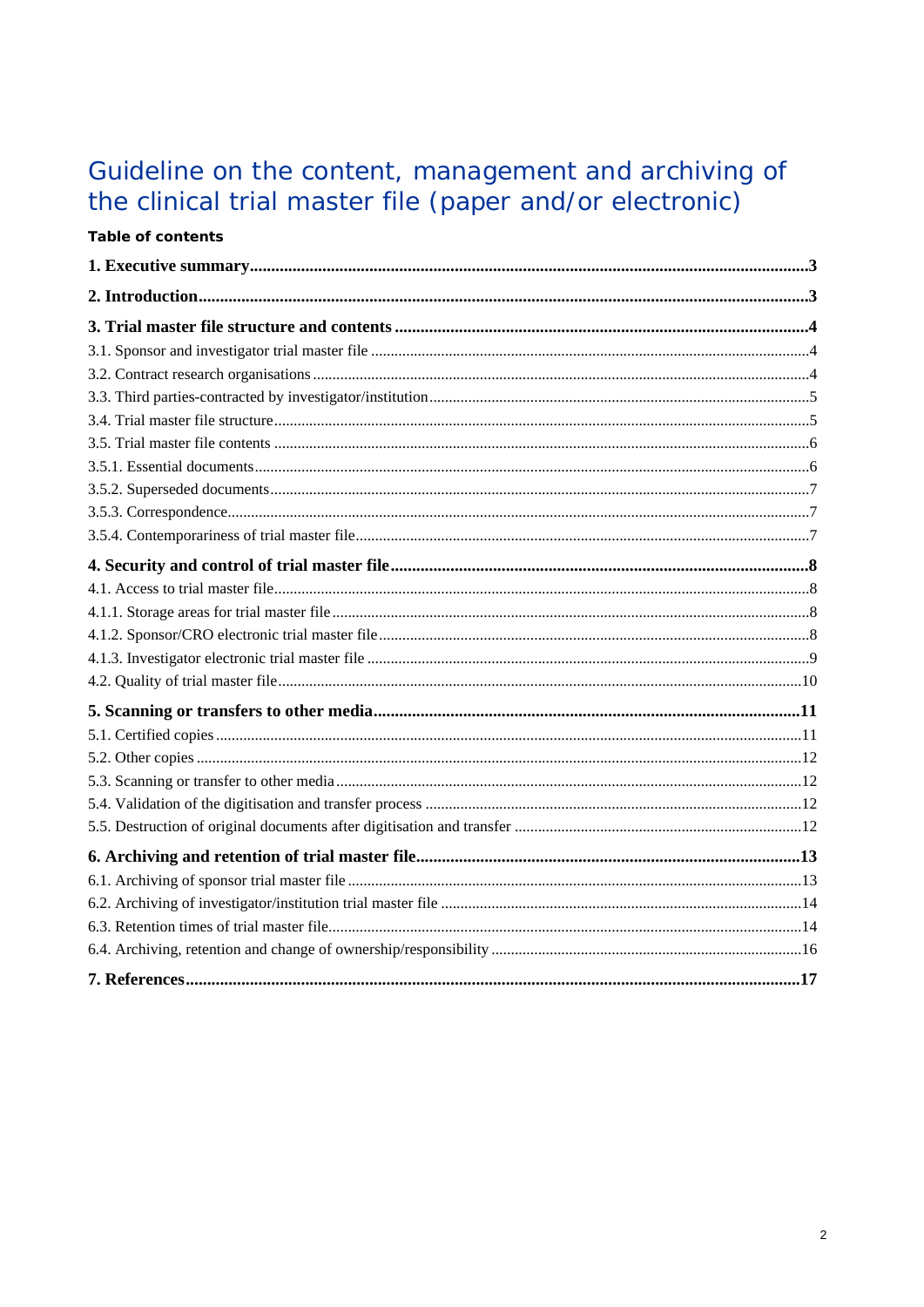# <span id="page-2-0"></span>**1. Executive summary**

Trial master file (TMF) plays a key role in the successful management of a trial by the investigator/institutions and sponsors. The essential documents and data records stored in the TMF enable the operational staff as well as monitors, auditors and inspectors to evaluate compliance with the protocol, the trial's safe conduct and the quality of the data obtained. This guideline is intended to assist the sponsors and investigators/institutions in complying with the requirements of the current legislation (Directive 2001/20/EC and Directive 2005/28/EC), as well as ICH E6 Good Clinical Practice (GCP) Guideline ('ICH GCP guideline'), regarding the structure, content, management and archiving of the clinical trial master file (TMF). The guidance also applies to the legal representatives and contract research organisation (CROs), which according to the ICH GCP guideline includes any third party such as vendors and service providers to the extent of their assumed sponsor trial-related duties and functions. The ICH GCP guideline provides information in relation to essential documents to be collected during the conduct of a clinical trial. The risk-based approach to quality management also has an impact on the content of the TMF. To ensure continued guidance once the Clinical Trials Regulation (EU) No. 536/2014 ('Regulation') comes into application, this guidance already prospectively considers the specific requirements of the Regulation with respect to the TMF.

# <span id="page-2-1"></span>**2. Introduction**

A TMF is the collection of essential documents that is used by sponsors, CROs and investigators/institutions for the management of the trial and by monitors, auditors and inspectors to review and verify whether the sponsor and the investigators/institutions have conducted the trial in line with the applicable regulatory requirements and the principles and standards of GCP. The legislation does not differentiate between paper and electronic TMFs (eTMFs). Therefore, all basic requirements are the same for both formats or when used in combination as a hybrid TMF. Article 57 of the Clinical Trial Regulation states "*The clinical trial master file shall at all times contain the essential documents relating to that clinical trial"*. Article 20 of Directive 2005/28/EC and Article 58 of the Regulation also require that after archiving "*Any alteration to the content of the trial master file shall be traceable."* The TMF should provide for document identification, version history, search and retrieval<sup>1</sup>; also, as stated in both Directive 2005/28/EC (Article 17) and the Regulation (Articles 57 and 58) it shall be archived in a way that ensures that it is readily available and directly accessible upon request, to the competent authorities of the Member States.

Article 47 of the Regulation states that sponsors and investigator/institution shall take appropriate account of the ICH GCP guideline and shall conduct the trial in accordance with GCP principles, two of which are:

- "*All clinical trial information should be recorded, handled, and stored in a way that allows its accurate reporting, interpretation and verification*" 2;
- "*Systems with procedures that assure the quality of every aspect of the trial should be implemented. Aspects of the trial that are essential to ensure human subject protection and reliability of trial results should be the focus of such systems.*" 3.

Documents and records containing information and data resultant from following the systems and procedures that assure the quality of every aspect of the trial and that, as per Article 16 of Directive

<sup>1</sup> CPMP/ICH/135/95 8.1

<sup>2</sup> CPMP/ICH/135/95 2.10

<sup>3</sup> CPMP/ICH/135/95 2.13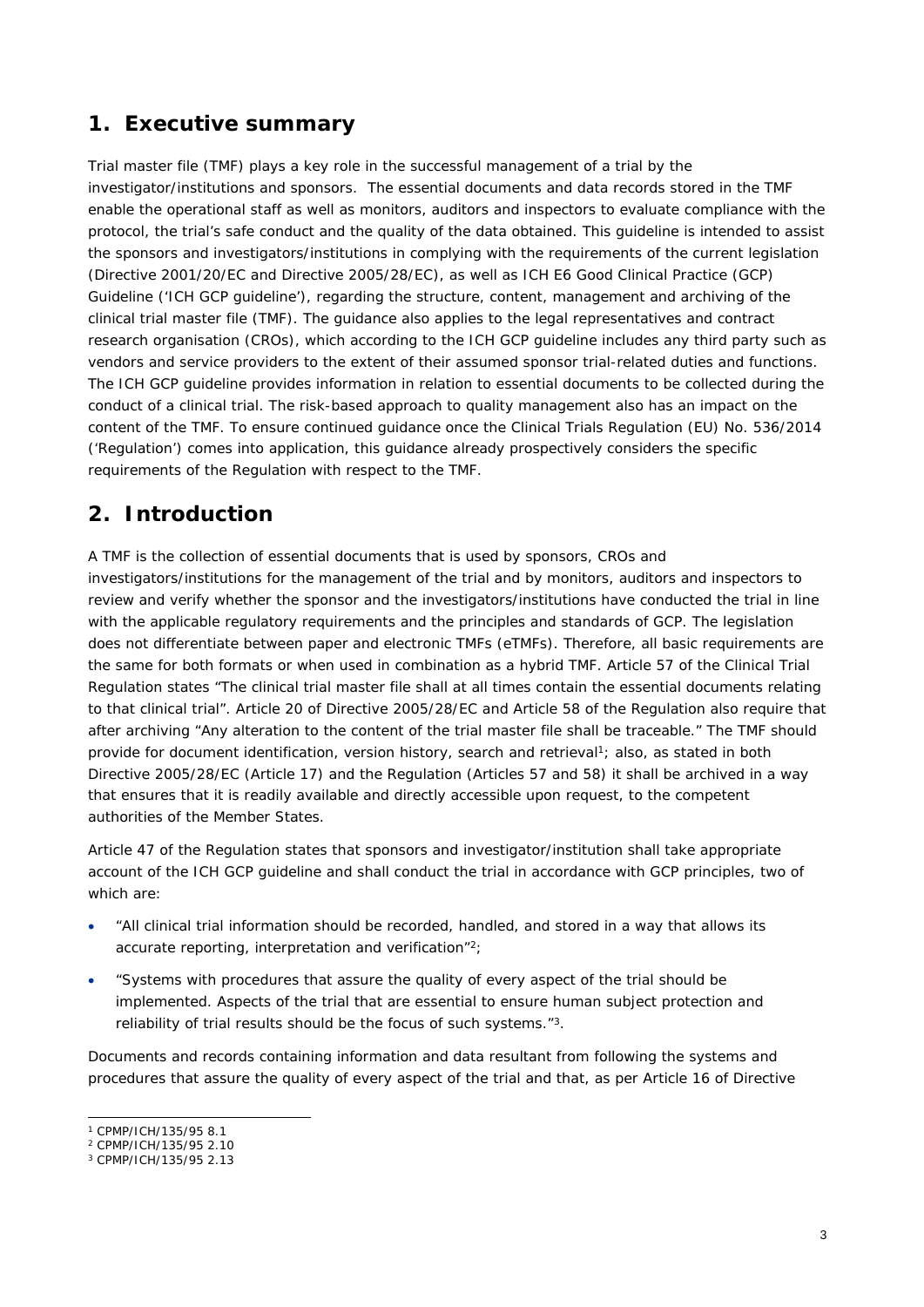2005/28/EC and Article 57 of the Regulation, enable verification of the conduct of the trial and the quality of the data generated are considered to be essential documents and should be retained.

The sponsor's and any CRO's quality management system should have procedures (e.g. standard operating procedures (SOPs)) in place to manage all aspects of the TMF to assure that the TMF is complete, legible and accurate. The investigator/institution should also ensure the TMF is managed to achieve the same outcome. The TMF documentation should be sufficient to adequately reconstruct the activities undertaken in conducting the trial, along with decisions and justifications made concerning the trial.

Documents and records in the TMF should collectively permit confirmation of compliance with the protocol and GCP and the integrity of data collected without the need for additional explanation from the sponsor, CRO or investigator/institution staff.

This document provides guidance for implementing and maintaining a TMF that complies with the regulatory requirements.

# <span id="page-3-0"></span>**3. Trial master file structure and contents**

## <span id="page-3-1"></span>*3.1. Sponsor and investigator trial master file*

The TMF is usually composed of a sponsor TMF, held by the sponsor organisation, and an investigator TMF held by the investigator/institution. The investigator TMF is often referred to as the investigator site file (ISF). The TMF for the trial, both of the sponsor and of the investigator/institution, should be established at the beginning of the trial. There should only be one TMF for a clinical trial, comprising the sponsor and investigator parts. In organising the TMF, it is essential to segregate some documents that are generated and/or held by the sponsor only, from those that are generated and/or held by the investigator/institution only (e.g. subject identification code list filed in the investigator TMF only and master randomisation list filed in the sponsor TMF only). The investigator/institution is responsible for all essential documents generated by the investigator/institution and should therefore have control of them at all times<sup>4</sup>. In cases in which the investigator is employed by an institution that is the trial sponsor, the sponsor may delegate the task for maintaining all or part of the sponsor TMF to the investigator. In this circumstance, it is possible to combine the delegated part of the sponsor TMF and investigator TMF for that investigator/institution, which avoids the duplication of documentation; however, the responsibility for the sponsor TMF remains with the sponsor. The same applies when the investigator and the sponsor are the same person. When there is co-sponsorship of a trial, there should be arrangements in place for the maintenance of the TMF based upon the responsibilities that each cosponsor holds. Role-based permissions should be established for activities being undertaken, such as restricted access to files/documents (e.g. randomisation codes and unblinded adverse event data).

## <span id="page-3-2"></span>*3.2. Contract research organisations*

The sponsor may choose to outsource duties and functions of the sponsor to a CRO. The sponsor remains responsible for the trial and will need to maintain oversight. Therefore, access to the CROmaintained part of the sponsor TMF (e.g. by remote access to an eTMF) or at least regular access to relevant documents from it will be necessary to fulfil these responsibilities effectively. In conducting contracted duties and functions, the CRO will be generating documentation that should reside in the TMF. The clinical trial contract/agreement and other documents and procedures agreed between all parties should outline the arrangements for the TMF in some detail, such as:

<sup>4</sup> CPMP/ICH/135/95/ 8.1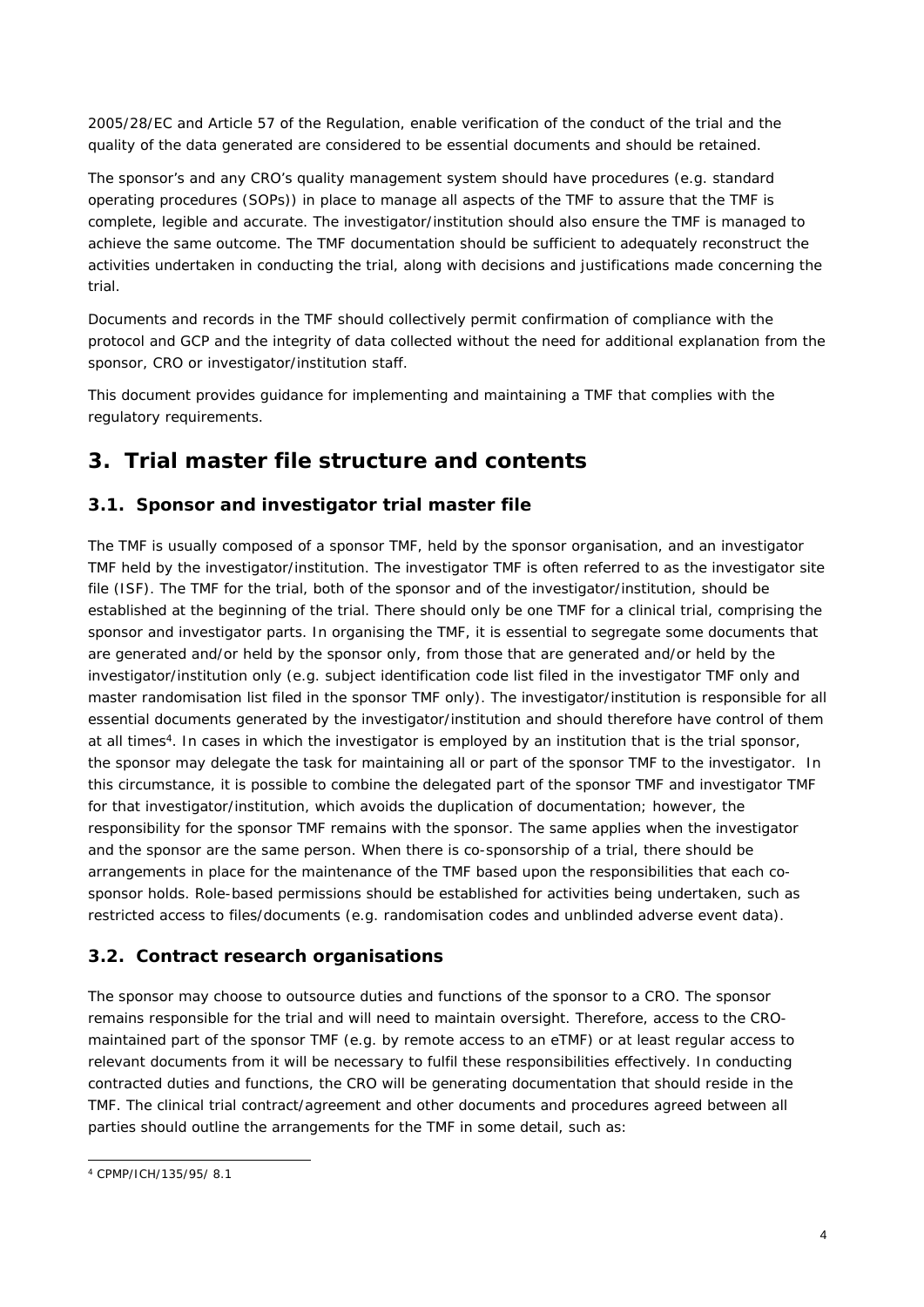- which party holds the TMF (or which party holds which parts of the TMF when this is divided);
- $\bullet$  the structure and indexing of the TMF;
- the access arrangements for the involved parties;
- when an eTMF is being used, the details of the system and change control management;
- lists of applicable procedures to be followed and training requirements;
- type of documents that each party should retain;
- arrangements for managing correspondence;
- how the TMF would be made available to the competent authorities;
- arrangements for when the trial is completed (the CRO may archive the TMF [or parts thereof] on behalf of the sponsor); if there is a contractual arrangement for the CRO to transfer all essential documents they have generated to the sponsor for archiving, the arrangement should ensure the sponsor retains the full set of documents and makes it readily available and accessible for inspections (including inspections related to the CRO's duties and functions);
- arrangements for oversight of the TMF performed by the sponsor and how this would be achieved (e.g. audit reports and/or monitoring);
- retention times;
- arrangements regarding the archiving of and access to data/documents held in centralised systems (such as central training documents and central e-mail repository);
- procedures in case of an involved party closing down its business for any reason.

If multiple CROs are involved, the sponsor should clearly define expectations regarding the creation, management, exchange or remote access and retention of documentation amongst CROs. Specific requirements may be put in place when CRO interaction is required.

The sponsor should provide CROs access to sponsor essential documents of the TMF that are required by the CRO to execute their delegated duties and functions.

When a CRO is used for the management of the eTMF and/or for the digitisation/transfer of TMF documents, appropriate pre-qualification checks should be undertaken prior to contracting the CRO. It should be verified during the clinical trial that the CRO's quality management measures are complied with.

## <span id="page-4-0"></span>*3.3. Third parties-contracted by investigator/institution*

The investigator/institution may choose to delegate duties and functions related to the conduct of the trial to a third party (e.g. site management organisation or external archive). In such circumstances, the third party may generate/hold essential documents relating to the contracted duties. The applicable principles in section 3.2 should be considered.

## <span id="page-4-1"></span>*3.4. Trial master file structure*

When starting a clinical trial, the sponsor and the investigator/institution should identify and maintain a record of the location(s) of all the potential documentation that is considered to form the TMF, even if several locations, departments, country organisations and systems are involved. There should be a primary TMF system for holding essential documents, which could be entirely electronic, entirely on paper or a hybrid of both. Other systems including central systems may exist that hold essential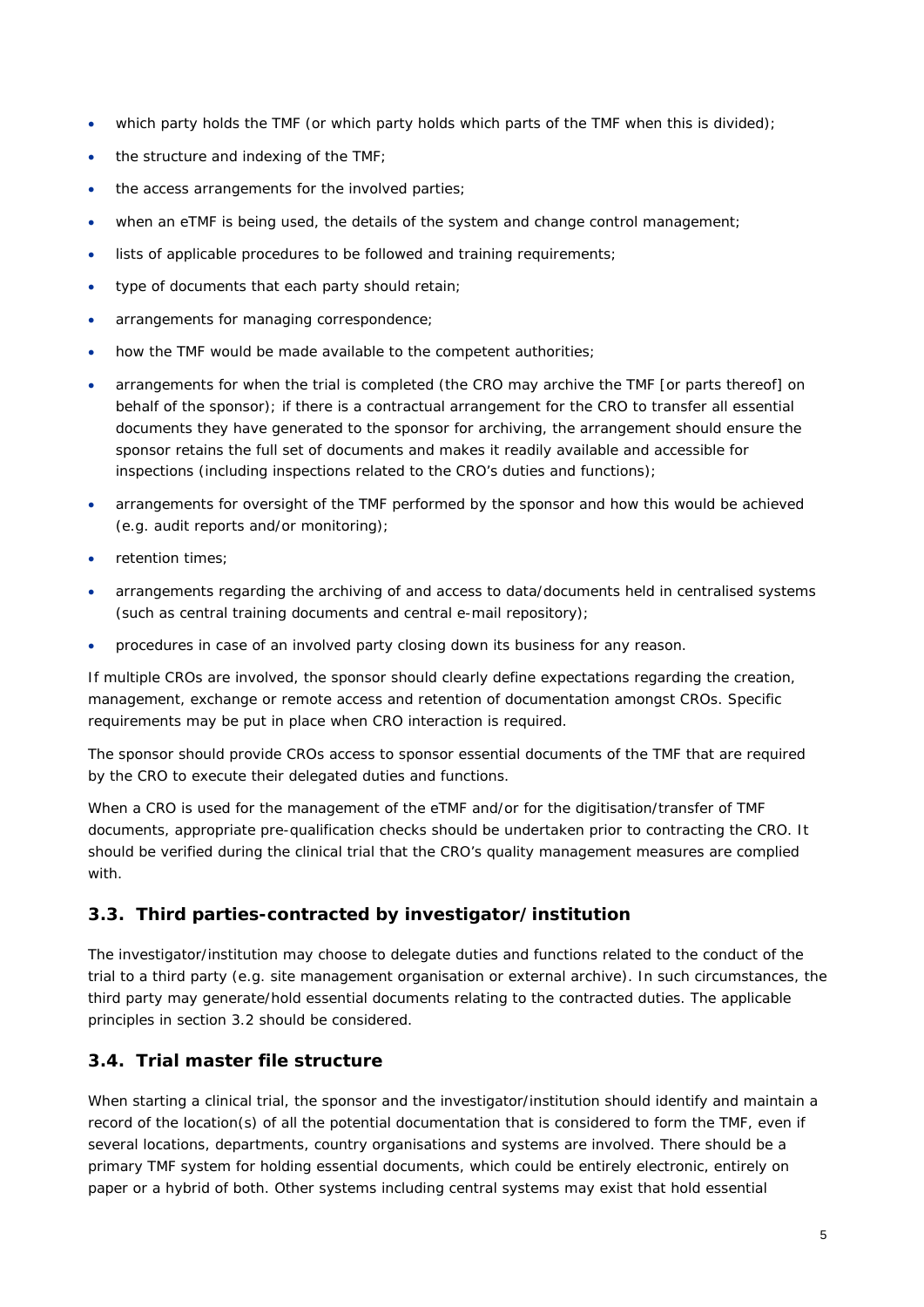documents (e.g. a central e-mail repository, SOP-management system, central training records, delegation logs, software validation records and records concerning more than one trial, e.g. investigator's brochures (IB)) relevant to the trial and should therefore be part of the TMF. The number of these other systems should be minimised with the priority focussed on placing documents in the primary TMF system. Documents applicable to multiple trials do not need to be duplicated in several TMFs.

There should be a suitable overall index or table of contents to enable the location of essential documents in the TMF to be traced. Whether the TMF is paper or electronic, it is recommended that this is implemented and standardised across the investigator/institution, sponsor organisation or CRO, if applicable. The documentation should be filed in each appropriate section of the TMF in chronological order. Consideration should be given to defining the dates used for document filing; for example, the date of receipt, the date of filing into the (e)TMF, the date of approval or the date of expiration.

## <span id="page-5-0"></span>*3.5. Trial master file contents*

#### <span id="page-5-1"></span>**3.5.1. Essential documents**

*"Essential documents are those documents which individually and collectively permit evaluation of the conduct of a trial and the quality of the data produced".<sup>5</sup>* Essential documents help assist the investigator/institution and sponsor in the successful management of the trial and demonstrate adherence to the standards of GCP and all other applicable regulatory requirements.

The TMF kept by the investigator/institution and the one kept by the sponsor have a different content, due to the different nature of the responsibilities of the investigator/institution and the sponsor<sup>6</sup>, and as defined in the ICH GCP guideline.

Article 57 of the Regulation states that the TMF essential documents' content shall take into account *"all characteristics of the clinical trial, including in particular whether the clinical trial is a low-intervention clinical trial".* Therefore, some documentation specified in the ICH GCP guideline may not be necessary due to the implementation of a risk proportionate approach<sup>7</sup>. The justification for reducing documentation should be documented in the TMF. The documentation listed in the ICH GCP guideline section 8 defines the documents that are considered essential (as appropriate to the trial) and which documents should be filed in the investigator/institution or sponsor TMF, or both; however, this list should not be used as a definitive checklist for TMF content. It is not an exhaustive list. Depending on the activities being carried out, many trials require additional documents not specifically mentioned, therefore the sponsor and/or investigator/institution should include any documentation that facilitates reconstructing and evaluating the trial conduct, as part of the TMF. Unnecessary duplication of documentation in the TMF should be avoided.

Examples of documents that are considered essential when generated for a specific trial, but not listed in section 8 of the ICH GCP guideline include:

- completed forms, checklists and reports etc. related to the trial, generated from following quality system procedures of the sponsor, investigator or any third-party performing trial activities on their behalf;
- qualified person certification of the IMP;
- assay method validation report for analysis of IMP or metabolite(s) in clinical samples;

<sup>5</sup> CPMP/ICH/135/95/ 8.1

<sup>6</sup> Clinical Trials Regulation (EU) No 536/2014, Article 57

<sup>7</sup> Risk proportionate approaches in clinical trials, EudraLex Vol. 10, Chapter V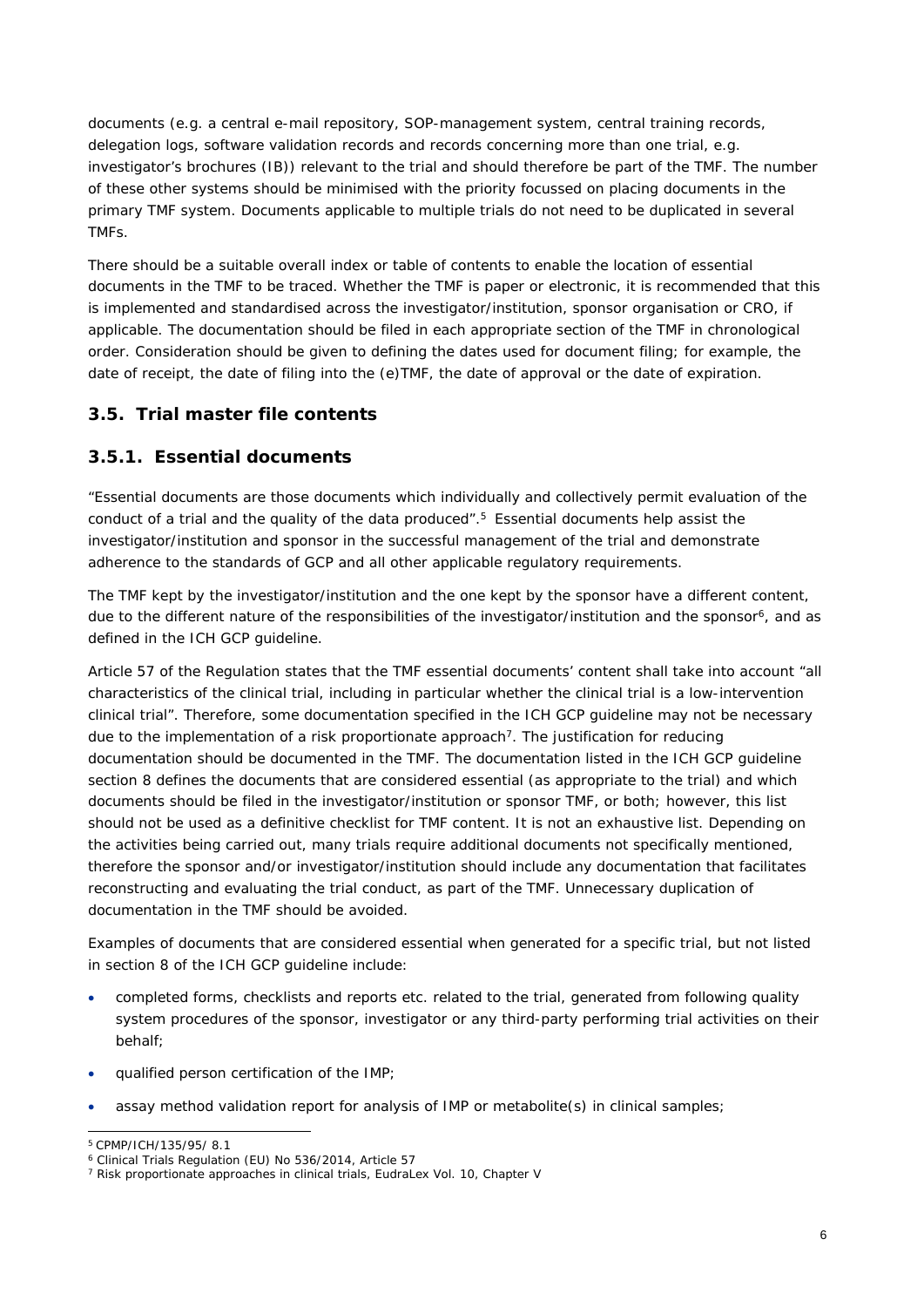- advanced therapy investigational medicinal product (ATIMP) traceability documents;
- documentation to demonstrate validation of trial-specific builds of computer systems (e.g. electronic case report form (eCRF) and interactive response technologies (IRT) and electronic patient-reported outcomes);
- data management documentation, e.g. data management plan, data validation plan and data-review meeting minutes;
- statistics documentation, e.g. SAS program validation, statistical analysis plan and sample size estimations;
- delegation log as part of the investigator/institution TMF.

Documents demonstrating software validation may be retained by a CRO when the activity has been contracted by the sponsor, but the sponsor should ensure continued access to these documents in the contractual arrangements with the CRO for the required archiving period. Documents relating to the trial-specific software configuration are part of the TMF and it should be determined whether these are maintained/archived by the sponsor or CRO providing this service. Some documents from good manufacturing practice activities should also be defined as part of the TMF, for example, when these relate to the assembly and packaging of the investigational medicinal product (IMP) and confirm, as applicable, compliance with the randomisation schedule and blinding of the trial.

#### <span id="page-6-0"></span>**3.5.2. Superseded documents**

During a document's development (e.g. clinical trial protocol development and release), the sponsor's/CRO's procedures may require input and review by various functions. The documentation to demonstrate that the process was followed should be retained.

Superseded versions of final documents are necessary to reconstruct the trial and should therefore be retained in the TMF. Superseded versions of sponsor-produced documents (e.g. trial protocol, IB and eCRF) should be present in the investigator/institution TMF in a manner to enable reconstruction without the need to access the sponsor TMF, with evidence of date of receipt, review and/or approval (when necessary) and date of implementation by the investigator/institution.

## <span id="page-6-1"></span>**3.5.3. Correspondence**

Relevant correspondence that is necessary for reconstruction of key trial conduct activities and decisions should be retained. This includes correspondence with ethics committees, data safety monitoring committee and regulatory authorities (confirming sponsor approval of processes, documents and decisions and the communication regarding issues that arise in the trial conduct and how they are dealt with). Similarly, electronic correspondence (e-mails and associated attachments between CROs, sponsor departments, investigator/institution) should be readily available and may be retained electronically. It should be ensured that both sent and received correspondence is filed in the TMF. One or more separate central repository may be used (e.g. for e-mail), as long as they are clearly defined as being part of the TMF (see section 3.2). Care should be taken regarding e-mail 'chains' and attachments to ensure that relevant strands of conversations and their associated documents are maintained. For archiving of correspondence see section 6.3.

## <span id="page-6-2"></span>**3.5.4. Contemporariness of trial master file**

The requirement "at all times" within Article 57 of the Regulation means that the TMF should have all documentation added in a timely manner during the trial, as this greatly assists the successful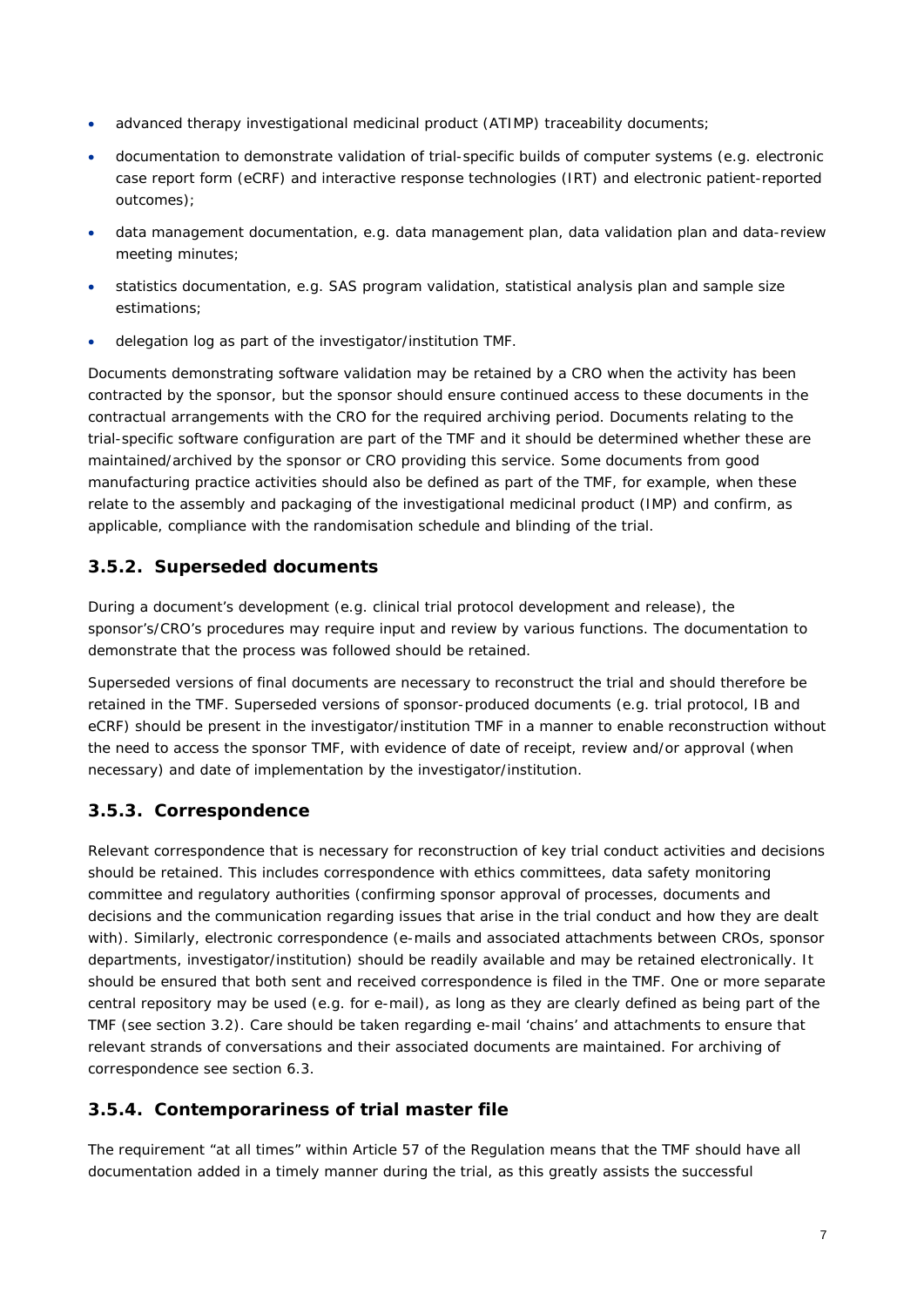management of a trial by the investigator/institution, the sponsor and CROs to whom the sponsor has delegated its duties. The timelines for submission and filing of all documents to the TMF in procedural documents or TMF plans should be defined. This is particularly important for more complex TMF arrangements with multiple parties involved.

# <span id="page-7-0"></span>**4. Security and control of trial master file**

# <span id="page-7-1"></span>*4.1. Access to trial master file*

The TMF should be managed securely at all times to ensure completeness and to prevent accidental or premature loss, unauthorised alteration or destruction of documents. Access to the TMF should be based on a role and permission description that is defined by the sponsor and/or investigator/institution.

The sponsor TMF and investigator/institution TMF may contain some information that could unblind personnel who need to remain blinded during the trial conduct. This should be appropriately controlled, e.g. storage of the documentation in another system or repository and/or by a role and permission description that is defined by the sponsor and/or investigator/institution.

## <span id="page-7-2"></span>**4.1.1. Storage areas for trial master file**

At all times the storage area for the TMF documents (such as paper or electronic media archives and server rooms) should be appropriate to maintain the documents in a manner that they remain complete and legible throughout the trial conduct and the required period of retention and can be made available to the competent authorities of the Member States, upon request. Adequate and suitable space should be provided for the storage of all essential documents from completed studies. The facilities should be secure, with appropriate environmental controls and adequate protection from physical damage. The factors to be considered when assessing a suitable storage facility, should take into consideration certain factors such as security, location (e.g. environmental risk factors) and size.

Sponsors should make a documented assessment of the conditions at the investigator site/institution for storage of the investigator/institution TMF during the clinical trial and for archiving. The sponsor should be notified, if the agreed arrangements are changed (e.g. sub-contracting of storage).

# <span id="page-7-3"></span>**4.1.2. Sponsor/CRO electronic trial master file**

Electronic TMFs should enable appropriate security and reliability, ensuring that no loss, alteration or corruption of data and documents occur. The primary eTMF is a system for managing documents that should contain the controls listed below:

- user accounts;
- secure passwords for users;
- a system in place locking/protecting individual documents or the entire eTMF (e.g. at time of archiving) to prevent changes to documents;
- regular backup;
- periodic test retrieval or restores to confirm the on-going availability and integrity of the data;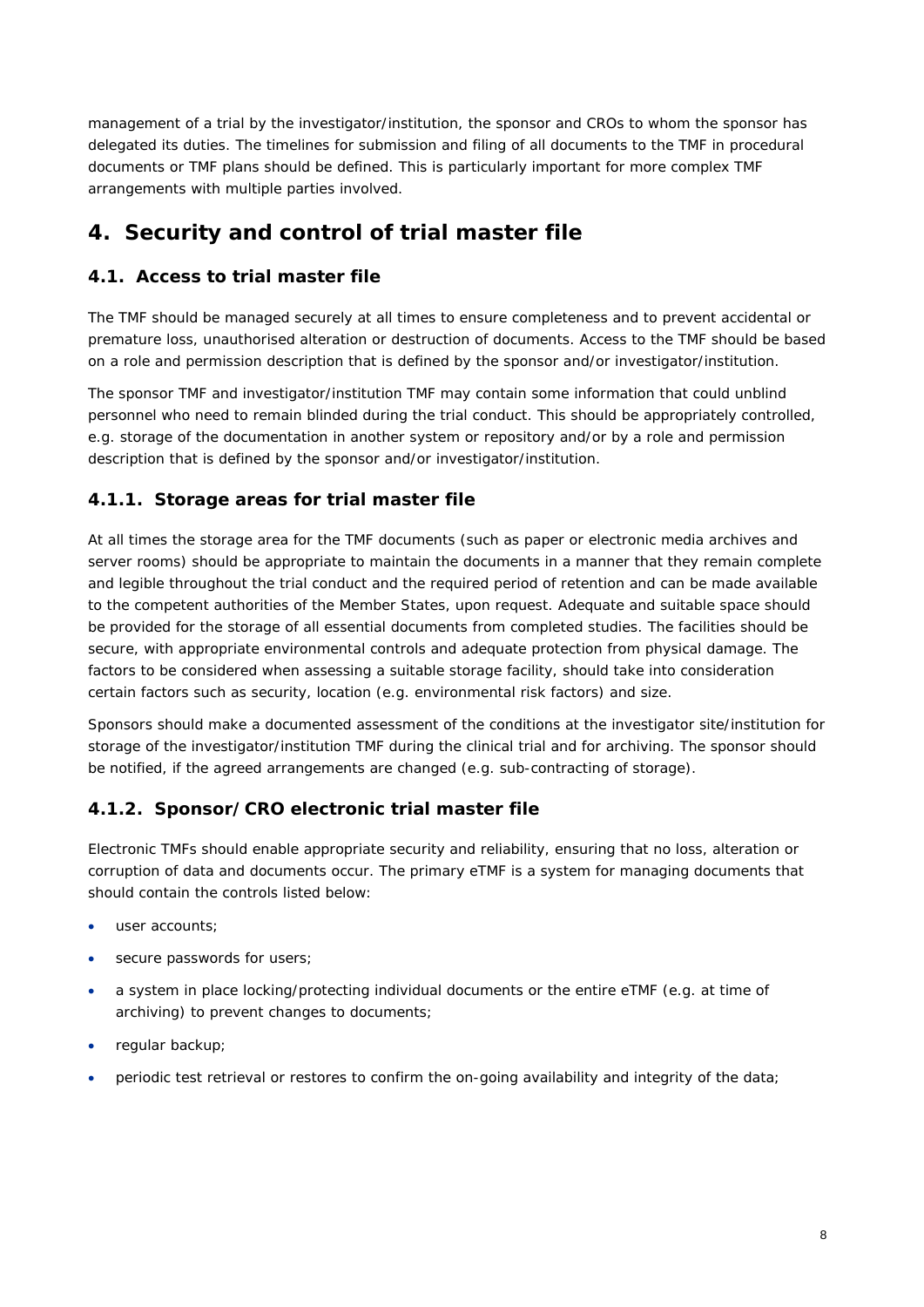- an audit trail in place to identify date/time/user details for creation and/or uploading deletion of and changes to a document (explanation of the deletion or modification, if necessary); $8,9$
- role-based permissions for activities being undertaken, such as restricted access to files/documents (e.g. randomisation codes and unblinded adverse event data);
- the suitability of the system for archiving purposes should be appropriate;

The above principles also should apply to any electronic systems defined as part of the TMF (e.g. SOPmanagement system, e-mail central repository).

The eTMF systems should be validated to demonstrate that the functionality is fit for purpose, with formal procedures in place to manage this process.<sup>10</sup>

All staff members involved in the conduct of the trial and using the system should receive appropriate training.

When different TMF systems are linked to facilitate the trial conduct, e.g. when the CRO eTMF system uploads documents into the sponsor eTMF system (possibly by an intermediate system), the process for transferring documents should be robust and should be validated to prevent any loss. Any electronic system that holds trial data and metadata (e.g. audit trails) required for reconstruction should be archived so that the contained trial data and metadata can be retrieved as usable datasets.

Metadata are structured data that describe the context, content, and structure of a file. They facilitate management, identification, accessibility and retrieval of files. Metadata may include information such as creator or author, time and date of creation, archiving date, location in the eTMF, file title or keywords, version, file type, file size, and other file properties.

Metadata applied to documents should be formally defined to ensure consistency across all documents. This should include the predefined document date (e.g. date of creation) and when appropriate, time, based on standard time zone, so that the files can be displayed in chronological order. For documents subject to version control, the use of file names should not replace version details being visible on displays and printouts.

Any migration of data and documents to new media or a new format should be verified to ensure longterm readability and to maintain integrity.

The appropriateness of the storage system should be evaluated based on the file format used, e.g. whether the eTMF-document-management system is appropriate for the storage of dynamic data files (e.g. Excel files and SAS datasets), where needed and does not require such files to be rendered as a PDF. Within the eTMF-document-management system, PDF files generated from dynamic data files in other systems (e.g. IMP shipping reports generated from IRT datasets and monitoring visit reports generated from the clinical-trial-management system (CTMS) datasets) might be uploaded to the primary TMF system; if so, the original dynamic file should be retained in the original system.

#### <span id="page-8-0"></span>**4.1.3. Investigator electronic trial master file**

The investigator/institution TMF (hereinafter referred to as Investigator TMF) may be electronic, paper or hybrid format. When an investigator/ institution eTMF is used the following requirements should be taken into consideration:

<sup>8</sup> Directive 2005/28/EC, Article 20

<sup>9</sup> Clinical Trials Regulation (EU) No 536/2014, Article 58

<sup>10</sup> CPMP/ICH/135/95 5.5.3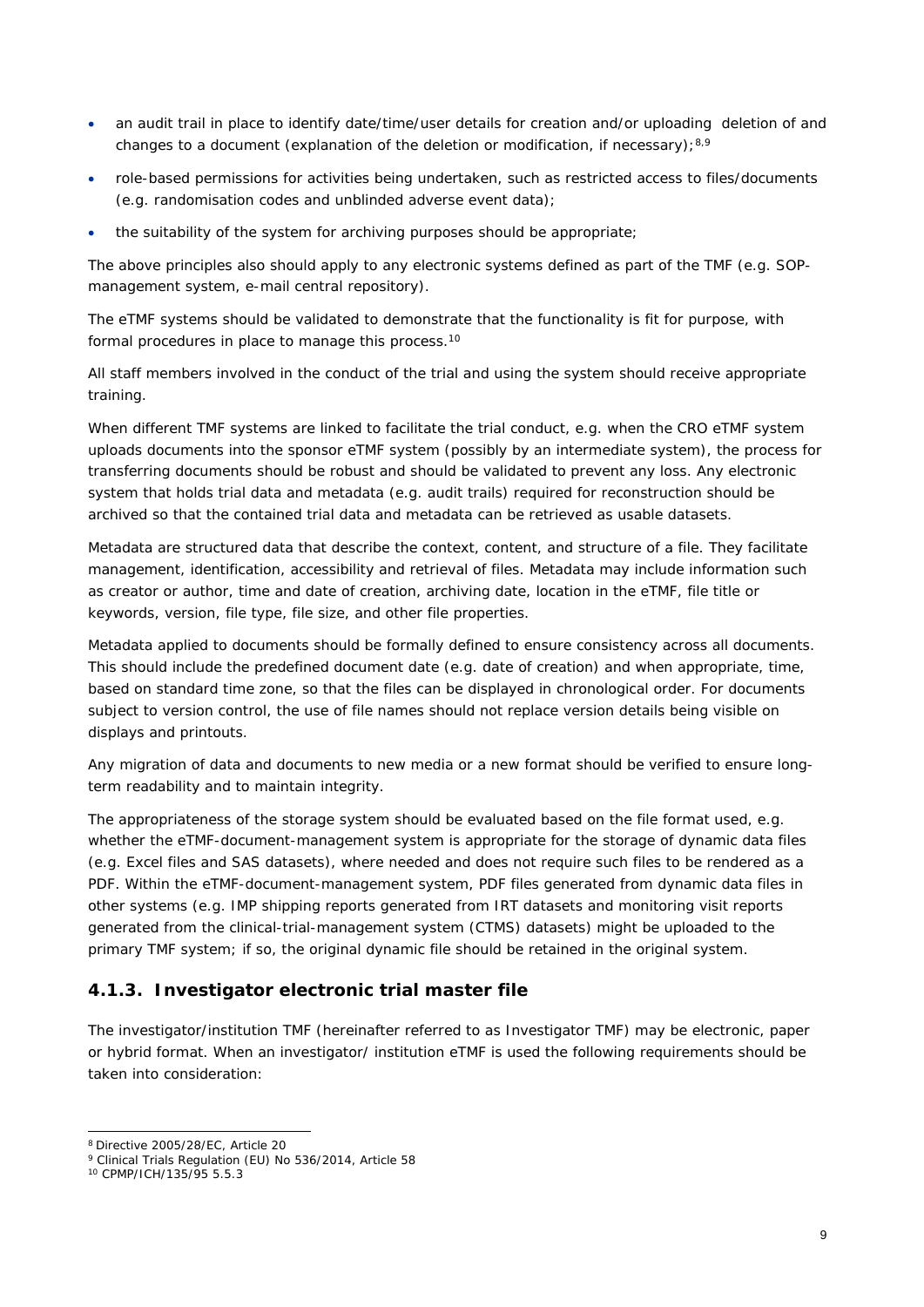- A complete investigator TMF should be available before, during and after the trial, and accessible under the control of the investigator/institution, independent from the sponsor.
- The documentation in the investigator TMF includes some source documents containing personal data that enable the data subjects to be directly identified (i.e. direct identifiers of trial subjects); for example, subject identification code list, subject-related source documents and signed consent forms, which should remain under the sole control of the investigator/institution due to data privacy requirements. In general, information (data/documents) shared with the sponsor/CRO or uploaded into a database or filing system that is managed by the sponsor/CRO, should only contain data of trial subjects, which has been pseudonymised. The documents containing direct identifiers of trial subjects, such as the subject medical files, the identification code list and informed consent forms, should be maintained separately by and under the control of the investigator/institution.
- The uploading of any investigator/institution-generated essential documents onto a sponsor/CROmaintained eTMF system bears the risk that the investigator has no control of and no continuous access to its documents. If an eTMF is to be used for such documents, the contractual arrangements for the system and the hosting of the data should identify the investigator/institution, as owner of/responsible party for these documents.
- The investigator/institution is responsible for the suitability of the investigator TMF. Regardless of what arrangements are put in place for an eTMF, these should ensure that this responsibility can be fulfilled and that the investigator/institution maintains continuous access to and control of the files and their documents. When a third party eTMF is used, there should be assurance that the investigator/institution can fulfil their responsibility.
- Many documents within the investigator TMF are those provided by the sponsor (e.g. protocol, IB, procedural manuals, etc.). Access to these documents in a part of the sponsor eTMF could be undertaken by investigator's/institution's access to a web portal, or by the sponsor uploading these in the investigator/institution eTMF directly. In this situation there should be procedures and controls in place that demonstrate at all times when versions of documents were made available to the investigator/institution and when these documents were accessed (e.g. through an audit trail) and implemented by the investigator/institution.
- All agreements should include provisions for the situation that any of the parties mentioned above are going out of business and how the integrity and accessibility of the complete investigator TMF will be maintained throughout the required archiving period.
- Remote access by sponsor or CRO personnel to the investigator TMF should only be possible to the documents where personal data that enable the data subjects to be directly identified (i.e. direct identifiers of trial subjects) is not present or has been pseudonymised.

## <span id="page-9-0"></span>*4.2. Quality of trial master file*

Article 57 of the Regulation states "*The clinical trial master file shall at all times contain the essential documents*". The sponsor and/or investigator/institution should implement risk-based quality checks (QC) or review processes to ensure the TMF is being maintained up-to-date and that all essential documents are appropriately filed in the TMF. Areas to consider during QC and review include the following:

- all essential documents generated available in the TMF;
- documents filed in the appropriate locations;
- documents added to the TMF in a timely manner;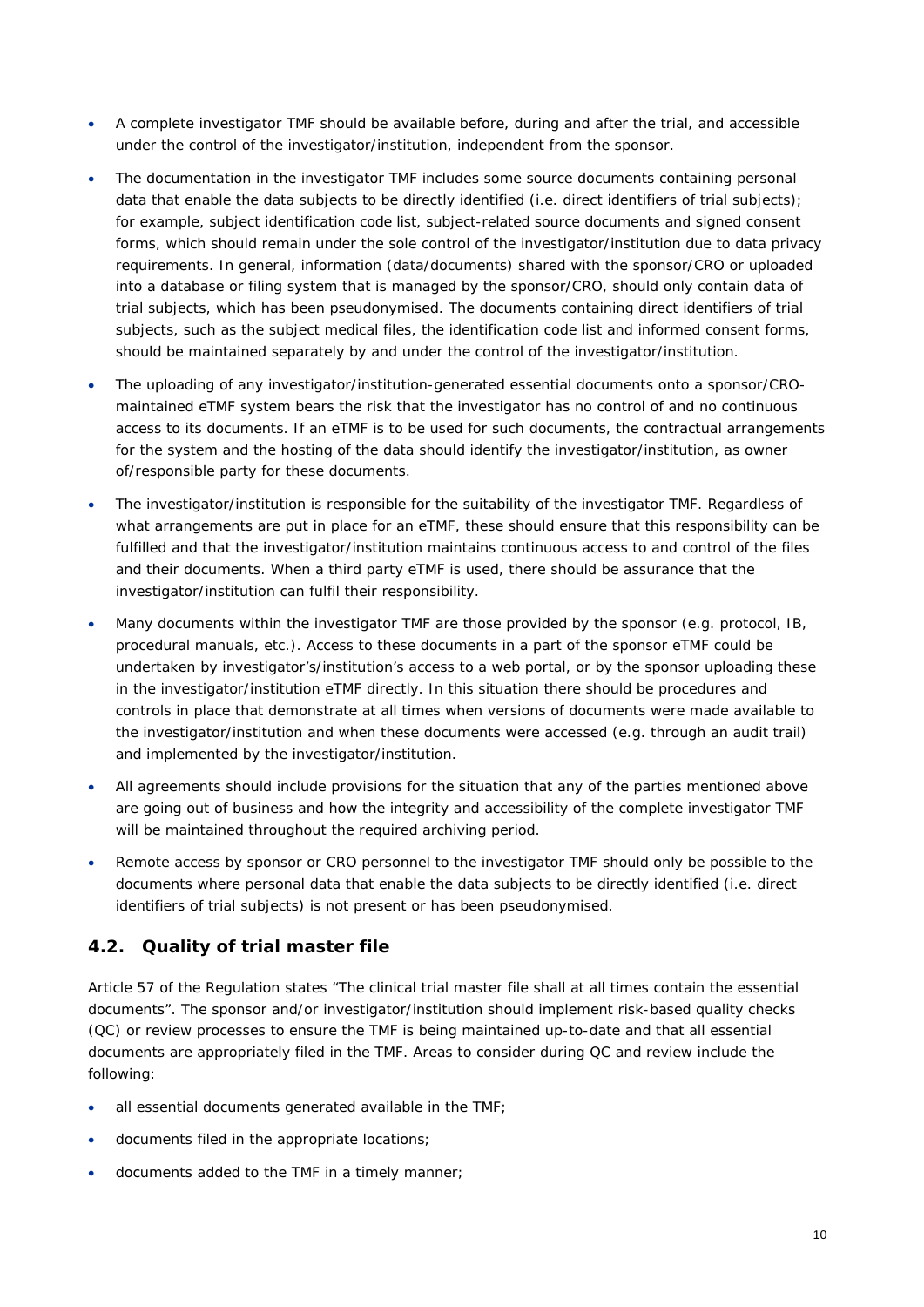- documents correctly indexed;
- documents only accessible according to the assigned roles and permissions;
- review of the audit trail (for eTMF).

In addition to TMF-level QC above, there should be an adequate risk-based document-level QC, as described in section 5.1 for certified copies.

The sponsor should also undertake routine QA measures, e.g. system audits of TMF-management processes.

In addition, the sponsor should ensure the TMF is readily available and directly accessible to the competent authority, e.g. for inspection purposes.

# <span id="page-10-0"></span>**5. Scanning or transfers to other media**

According to Article 58 "*the media used to archive the content of the clinical TMF shall be such that the content remains complete and legible*" throughout the retention period. Particular attention should be paid when documents are stored on electronic, magnetic, optical or other non-indelible media. In such cases suitable controls should be implemented to ensure that these documents are complete and cannot be altered without appropriate authorisation and the creation of an audit trail.

The ICH GCP guideline requires that copies (irrespective of the media used) in the eTMF that irreversibly replace originals should be certified copies of the original.

#### <span id="page-10-1"></span>*5.1. Certified copies*

A certified copy is a paper or electronic copy of the original document that has been verified (e.g. by a dated signature) or has been generated through a validated process to produce an exact copy having all the same information, including data that describe the context, content and structure, as the original. The ICH GCP guideline requires that copies (irrespective of the media used) in the eTMF that irreversibly replace originals should be certified copies of the original. Any transfer or conversion (e.g. digitisation or printing), which does not fulfil the criteria for a certified copy, is not suitable to replace an original file.

A process should be in place for risk-based QC checks of certified copies, before destruction of the originals.

It is recommended that the QC checks include the following quality features:

- congruency of the information contained between original and certified copy;
- accuracy of the metadata attributed to the document (when applicable);
- accuracy of file name; including that it is marked as an updated version of an already existing document;
- quality of the image (suitable resolution to allow readability as per the original, legibility and reproduction of colour — when the colour gives meaning and legibility of wet-ink signatures or annotations and handwriting in general etc. (when applicable));
- the eTMF audit trail associated with the document (when applicable);
- approval of the certification process (when applicable);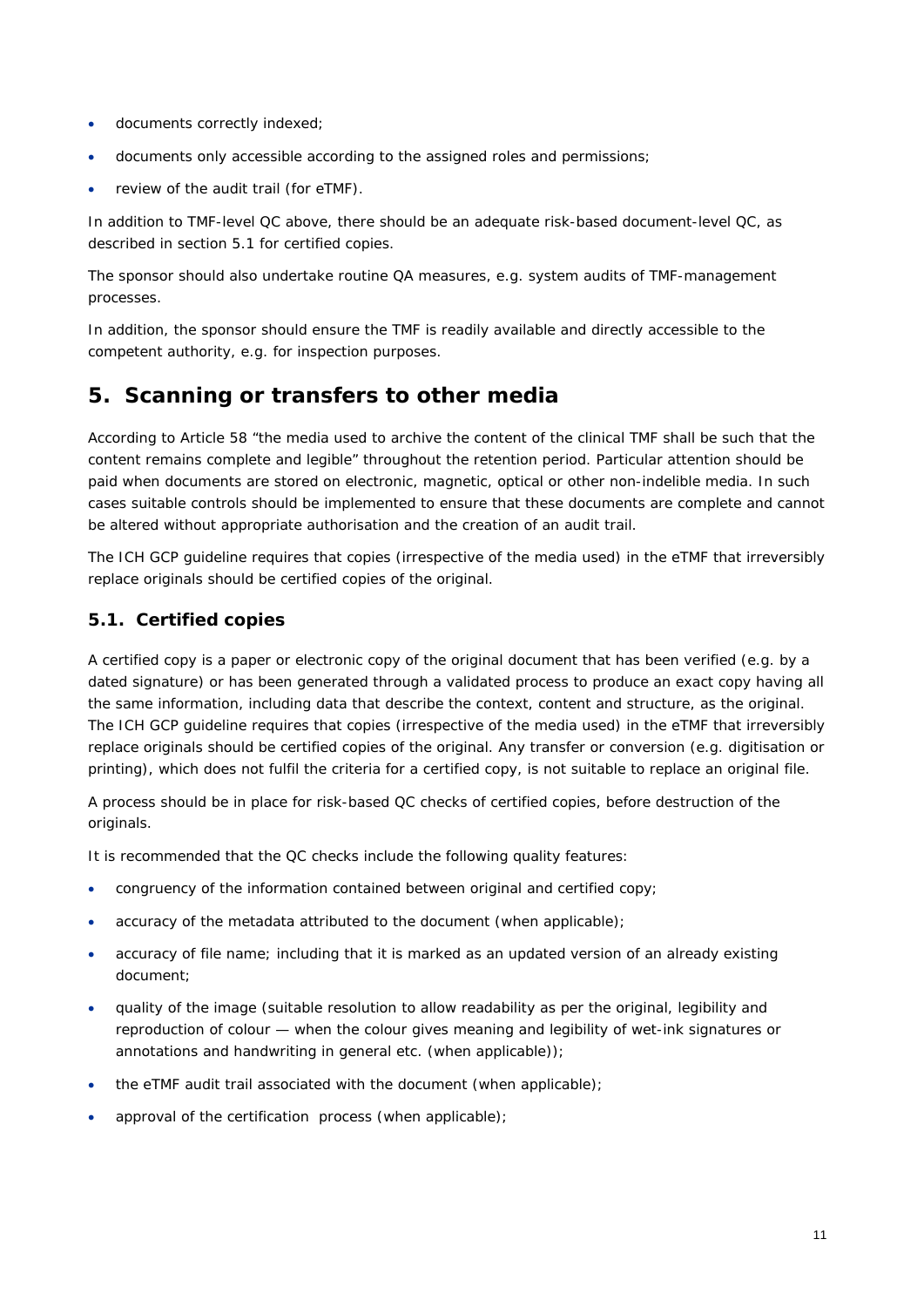# <span id="page-11-0"></span>*5.2. Other copies*

Some copies of documents in the TMF do not replace the original and therefore do not require certification (e.g. original wet-ink signed contracts held at the legal departments of the sponsor and the investigator/institutions and copies in the sponsor and investigator/institution TMF; original delegation log in investigator/institution TMF and copy in sponsor TMF). The creation of such copies for a TMF should be defined in a written procedure. The procedure should ensure that the copy is of sufficient quality for the intended purpose.

# <span id="page-11-1"></span>*5.3. Scanning or transfer to other media*

Printing, copying, transferring or digitisation (e.g. scanning paper document to PDF) should account for the nature of the file in question:

- Static files (e.g. PDF scan) containing information or data that are fixed/frozen and allow no interaction to change the content. Paper document digitised as pdf, e.g. scanned ethics approval letter.
- Dynamic files (e.g. Excel-spreadsheet with automatic calculation) include automatic processing and/or enable an interactive relationship with the user to change content (e.g. eCRF). A certified electronic copy may be retained in different electronic file formats to the original record, but the equivalent dynamic nature (including metadata) of the original record should be retained.
- When static files are created from dynamic files for storage in the primary TMF system, the original dynamic file should be retained in the original system.
- A conversion from a dynamic file into another dynamic file format can serve as a certified copy.
- The eTMF system should not be limited to static files only, if dynamic files need to be included.

Digitisation or transfer adjustments to an image are acceptable only in the context of increasing legibility and should not be used to remove or add material to the image (e.g removing or adding the header of a fax machine, or undertaking physical 'cut and paste' or 'correction fluid' activities on the original document).

## <span id="page-11-2"></span>*5.4. Validation of the digitisation and transfer process*

The use of eTMFs and electronic archiving may require the digitisation of paper documents or the transfer of electronic documents to generate electronic copies of the documents. The process of digitisation or transfer should be validated to ensure that no information is lost or altered.

## <span id="page-11-3"></span>*5.5. Destruction of original documents after digitisation and transfer*

Sponsors and investigators/institutions should ensure that essential documents are not destroyed before the end of the required retention; however, creation of certified copies, meeting the requirements outlined in section 5.1 to an eTMF repository (either during the trial or for archiving) could enable earlier destruction of the originals.

Examples of documents that have a low risk from destruction:

- A paper copy of an electronic original can be destroyed, as long as the original remains in the TMF (e.g. a printout of a monitoring visit report placed in a TMF).
- Paper documents that do not have legally required wet-ink signatures; the digitised version can serve as a certified copy of the paper version of the original in the TMF.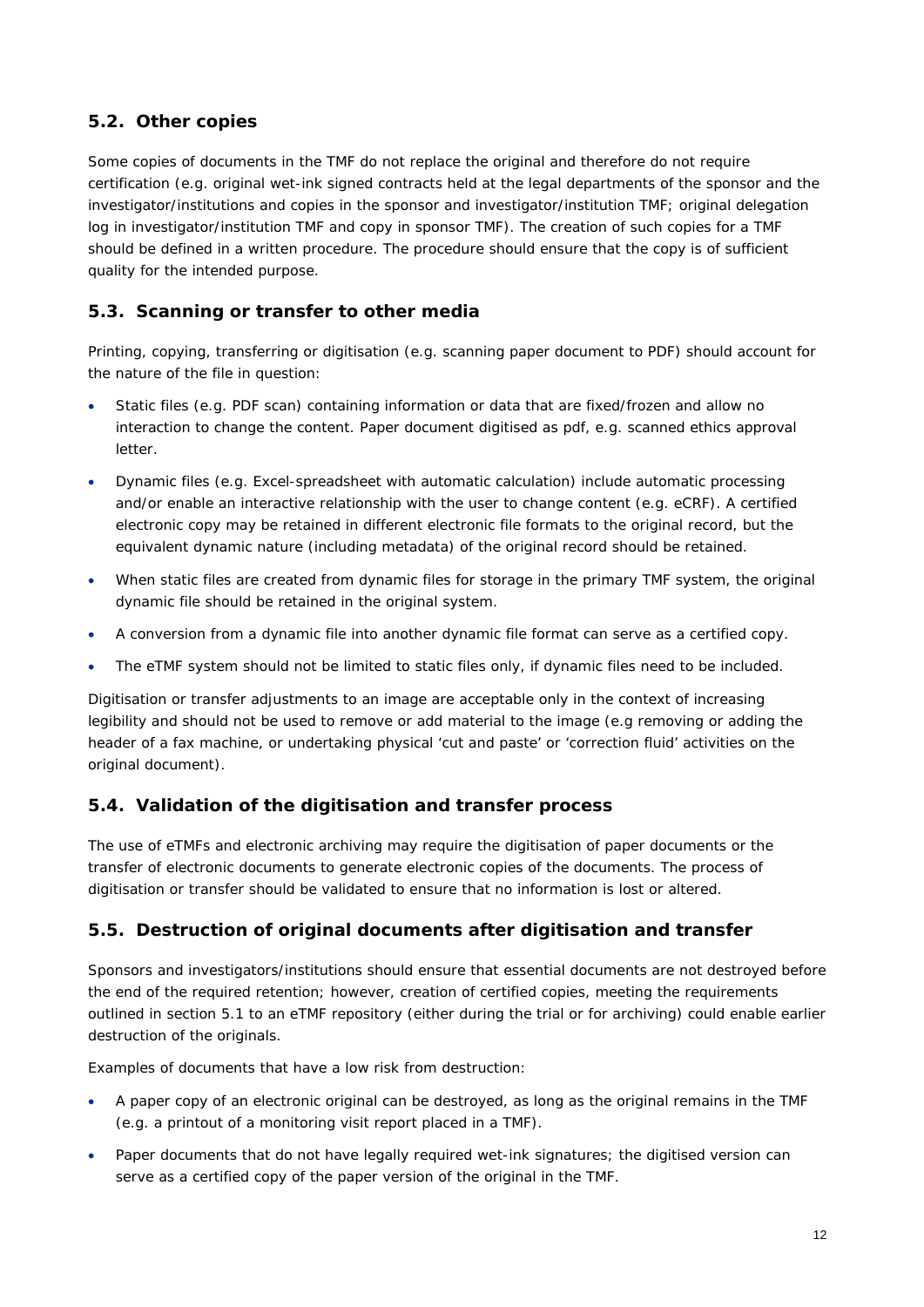# <span id="page-12-0"></span>**6. Archiving and retention of trial master file**

Articles 58 and 57 of the Regulation, both state that *"the content of the clinical TMF shall be archived in a way that ensures that it is readily available" "and directly accessible, upon request, to the Member States."* Article 58 of the Regulation and Article 20 of Directive 2005/28/EC, also state that *"any alteration to the content of the clinical trial master file shall be traceable".*

The TMF including the audit trail (for eTMF) should be archived appropriately to enable supervision after the clinical trial has ended. The dynamic character of the audit trail should be preserved, when applicable. Archiving should be undertaken after the investigator/institution and sponsor have reviewed that their filed TMF documentation is complete.

Access to archived data/documents should be suitably restricted either by user access levels to the archive area of a server and/or by access controls to the storage location where the (electronic or paper) media are retained. Additionally, the electronic documents or data that have been archived should be protected from unauthorised changes to maintain authenticity.

It is important that access to documents and data is maintained for the entire archiving period. This could include maintaining the system (hardware and software) to access the data in its original archived format, or the use of a new system to emulate the old software or migration of the data into a new format to ensure continual access with new software. This issue should be addressed by the organisation by written procedures.

Media used to store the data may potentially deteriorate or become obsolete, thus transfer to an alternative media would need to be considered. The media should be stored under appropriate conditions. Any transfer or migration needs to be validated to ensure that migrated data have the same information as the original, including metadata. The transfer of data to new media as technology advances would need to be considered by the organisation.

An external archive providing retention of paper documents or electronic media or electronic storage (e.g. cloud data centre) may be used for archiving of the TMF. When an external archive is used by the sponsor or investigator/institution, they should undertake an assessment of the suitability of the facility prior to use and continue quality assurance measures once the organisation has been contracted. There should be a formal agreement in place between the sponsor/investigator/institution and the external archive. In cases the external archive has several storage locations, the sponsor and/or investigator/institution should ensure they are informed about the actual storage location of their TMF and notified if this changes. The agreement is recommended to include provisions for the situation of the sponsor or external archive going out of business.

# <span id="page-12-1"></span>*6.1. Archiving of sponsor trial master file*

With respect to the sponsor TMF, Article 58 of the Regulation states that *"the sponsor shall appoint individuals within its organisation to be responsible for archives. Access to archives shall be restricted to those individuals"*. The appointment and appropriate training of these individuals should be documented<sup>11</sup>. These individuals should be employed within the organisation of the sponsor or the organisation contracted by the sponsor. Withdrawal of and/or access to essential documents from archives should be under the control of the named individuals responsible for archiving. An archive index/log should be maintained by the sponsor/CROs to record all TMFs that have been entered into the archive. For paper-based archived TMFs, an index/log should be used to track when the TMF is retrieved, accessed and returned. For electronically archived TMFs, tracking can alternatively be ensured

<sup>11</sup> Clinical Trials Regulation (EU) No 536/2014, Article 49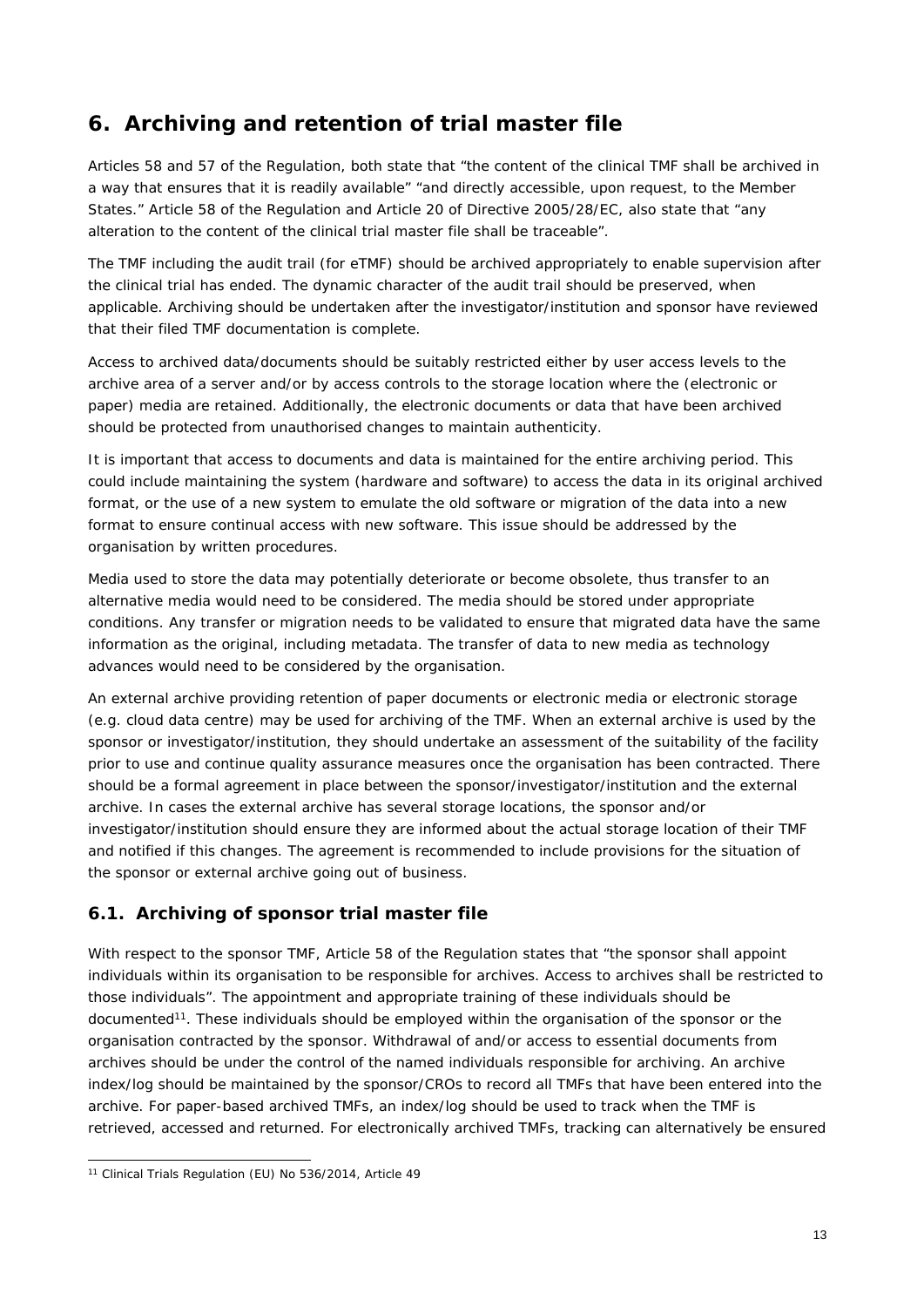by the audit trail. The individual responsible for the archived documents should ensure that any documents removed from the TMF are reconciled without unauthorised alterations on return. For an archived eTMF in a suitably restricted area the individual responsible should grant read-only access to those wishing to access the content of the eTMF with an audit trail to record this activity.

In the case that a sponsor has subcontracted a CRO for certain duties, the sponsor is responsible for ensuring the archiving of the documentation generated by the CRO from following its internal procedures. The contract between the sponsor and CRO should specify whether the CRO wants to retain original documents of their part of the TMF or certified copies thereof, after the certified copies or the original documents respectively were handed over to the sponsor for archiving, in order to retain evidence of compliance with their (CRO) internal procedures. The sponsor's TMF may be transferred to a CRO for archiving (e.g. an external archive), but the ultimate responsibility for the quality, integrity, confidentiality and retrieval of the documents resides with the sponsor.

# <span id="page-13-0"></span>*6.2. Archiving of investigator/institution trial master file*

The investigator/institution should make the sponsor aware of the storage arrangements for their essential documents and conversely the sponsor should inform the investigator/institution in writing of the need for document archiving. The ultimate responsibility for the documents to be retained by the investigator/institution resides with the investigator/institution. If the investigator/institution becomes unable to be responsible for their essential documents (e.g. relocation, retirement, closure of institution, etc.) the sponsor's agreement with the investigator/institution should stipulate that the sponsor is notified (preferably upfront) in writing of this change and informed to whom the responsibility will be/has been transferred. The new individual/institution responsible should be independent of the sponsor and should be free of any conflict of interest.

The documents to be retained by the investigator/institution including source data may be stored in external archives, but the ultimate responsibility for the quality, integrity, confidentiality and retrieval of the documents resides with the investigator/institution. The investigator/institution should maintain a list of all trials being conducted and the archiving arrangements for the respective TMFs.

Storage of personal data is subject to applicable elements of the general data protection regulation, Regulation (EU) 2016/679.

If the sponsor arranges the external archiving of the investigator TMF on behalf of the investigator/institution, (who should retain control of their part of the TMF), consideration should be given to personal data protection and confidentiality from an unauthorised access, so:

- the archiving arrangements including location of the (electronic) archive should be formally agreed and documented between the sponsor and investigator/institution;
- a formal procedure should be in place such that the documents are only released from the external archive or (remotely) accessed with the approval of the investigator/institution;
- the documents should be physically or electronically transferred directly between the investigator site/institution and the archive facility independent of the sponsor, thereby ensuring that the sponsor/CRO does not have access to the investigator TMF.

#### <span id="page-13-1"></span>*6.3. Retention times of trial master file*

The sponsor should determine which requirements apply to the respective clinical trial in relation to the start and end dates and whether the trial is used, or intended to be used, to support a marketing authorisation, as the retention requirements are dependent on these factors, as follows.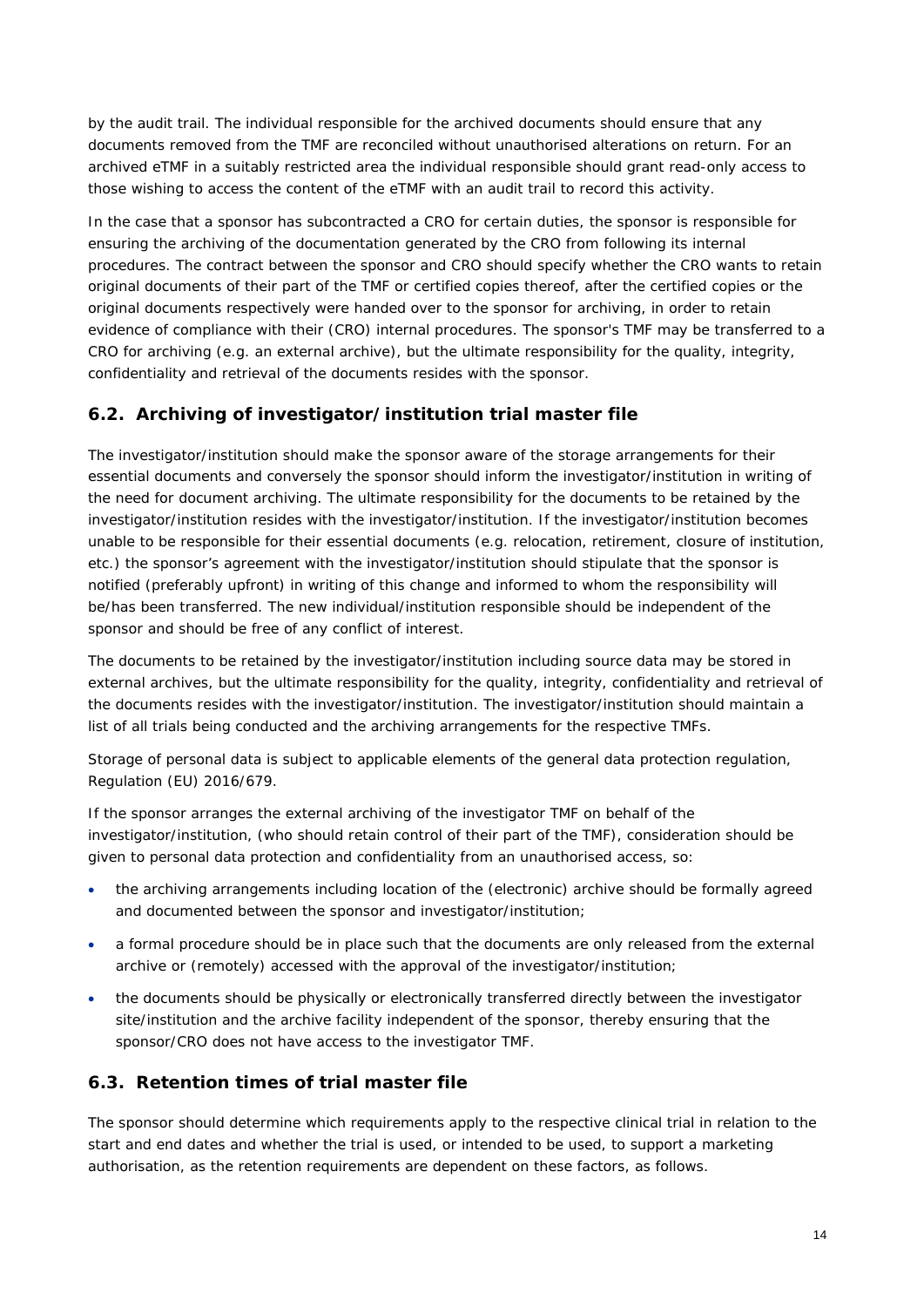For trials conducted under Directive 2001/20/EC the retention time is at least five years after completion (Directive 2005/28/EC).

For all trials in which the clinical trial data are used to support a marketing authorisation (including Paediatric Use Marketing Authorisations under Regulation 1901/2006), Directive 2003/63/EC (amending Directive 2001/83/EC) states that essential documents should be retained for at least 15 years after completion or discontinuation of the trial or at least two years after the granting of the last marketing authorisation in the European Union (when there are no pending or contemplated marketing applications in the EU) or for at least two years after formal discontinuation of clinical development of the investigational product, whatever is the longest.

Directive 2003/63/EC (amending Directive 2001/83/EC) also states that "*the sponsor or other owner of the data shall retain some of the documentation pertaining to the trial for as long as the product is authorised. This documentation shall include the protocol (…), standard operating procedures, all written opinions on the protocol and procedures, the investigator's brochure, case report forms on each trial subject, final report and audit certificate(s), if available*. *The final report shall also be retained by the sponsor or subsequent owner, for five years after the medicinal product is no longer authorised*."

The Regulation provides in Article 98 for transitional provisions for trials authorised on the basis of Directive 2001/20/EC. For guidance on these provisions see the 'Clinical Trial Regulation Questions and Answers' (EudraLex Vol. 10) on transitory period for the application of the Regulation.

For trials not transferred to the Regulation and conducted under Directive 2001/20/EC that have an end of trial notification submitted according to Article 10 in the transition period, the archiving requirements of the Directive 2001/20/EC will apply.

As per Article 58 of the Regulation "*unless other Union law requires archiving for a longer period, the sponsor and the investigator shall archive the content of the clinical TMF for at least 25 years after the end of the clinical trial. However, the medical files of subjects shall be archived in accordance with national law."*

Retention times, as laid down in Article 58 of the Regulation, Directive 2005/28/EC and Directive 2003/63/EC for sponsors' documents also apply to the documents retained by CROs or other agents of the sponsor under agreement with the sponsor.

Digitisation of the subject's medical files is acceptable provided the process is validated such that the institution can demonstrate that these are certified copies of the originals, which are kept in a format that ensures that the data can be retrieved in the future (see section 5).

In addition to these retention times for the trial documentation, documents relating to the full traceability of the ATIMP have longer retention periods<sup>12,13</sup>. These are 30 years after the expiry date of the product or longer if required by the clinical trial authorisation. This will include the relevant documentation contained in the sponsor and investigator TMF as well as the trial subjects' medical files.

It is important that when an organisation has centralised documents that may be relevant to a number of trials (e.g. software validation, SOPs, staff training records or maintenance and calibration records for equipment used in the trial at a Phase 1 unit/hospital clinical research unit), the retention time of these is also considered in relation to the defined retention period for the specific trial documents.

Retention requirements for the documentation and medical files held by the investigator/institution should be formalised, for example, in an agreement between the sponsor, the investigator and the

<sup>12</sup> Directive 2004/23/EC, Article 8

<sup>13</sup> Directive 2006/86/EC, Article 9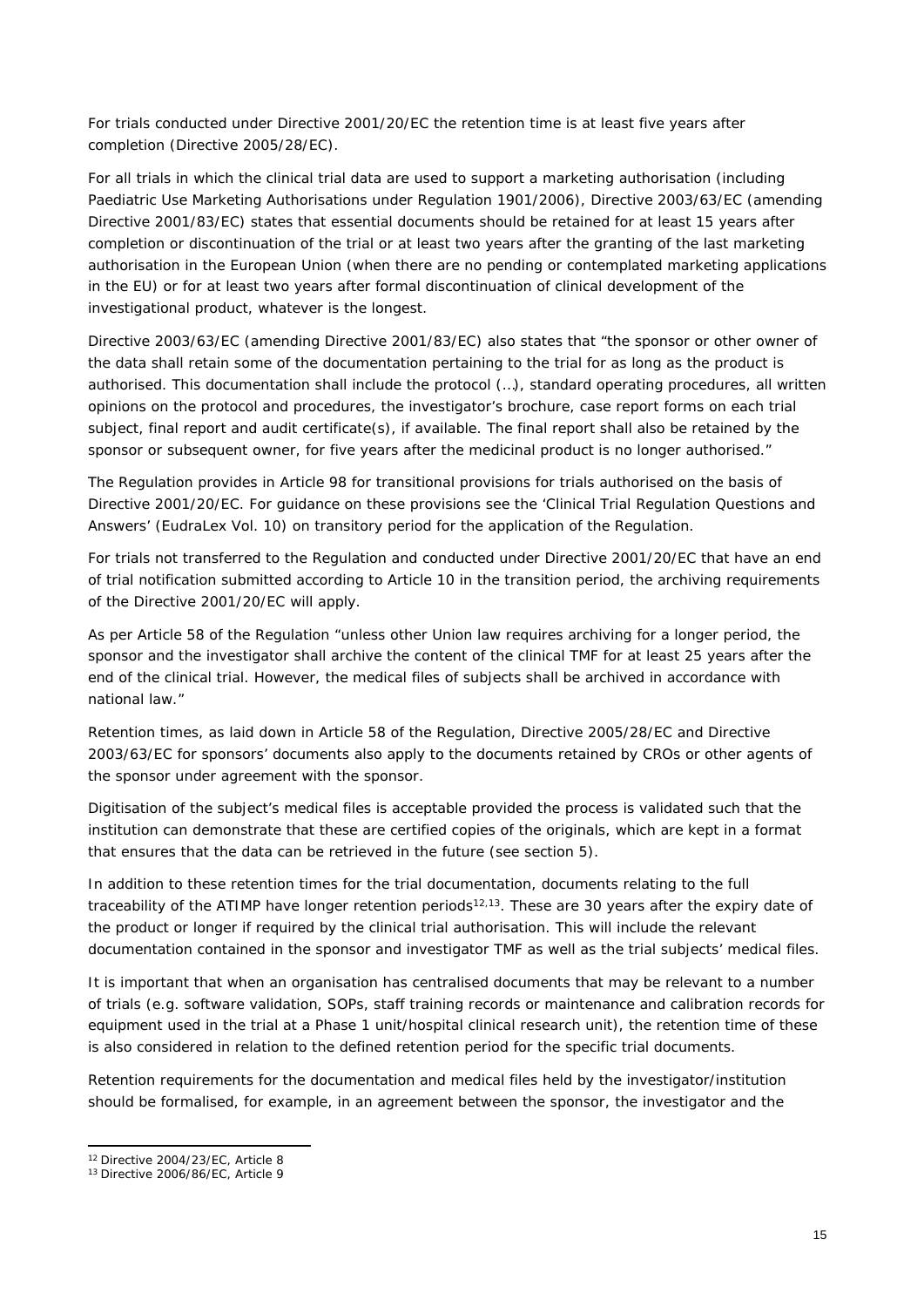institution. It is the responsibility of the sponsor to inform the investigator/institution in writing, as to when trial documents no longer need to be retained.

# <span id="page-15-0"></span>*6.4. Archiving, retention and change of ownership/responsibility*

As stated in Article 58 of the Regulation *"any transfer of ownership of the content of the clinical trial master file shall be documented. The new owner shall assume the responsibilities set out in this Article".* It is recommended to check the contents of the TMF before transfer to ensure all the originally archived documents remain present. Any change in the location of the stored documentation should be recorded to enable tracking.

When the responsibility for the TMF is transferred, the agreements between the sponsor and the investigator/institution or CRO should cover such eventualities and should require the investigator/institution or CRO to notify the sponsor in such circumstances. The sponsor should take appropriate actions in such circumstances to ensure that the TMF remains available for inspection for the required archiving time and that patient-related source documents have not been in the sole custody of the sponsor at any time (refer to section 3.1).